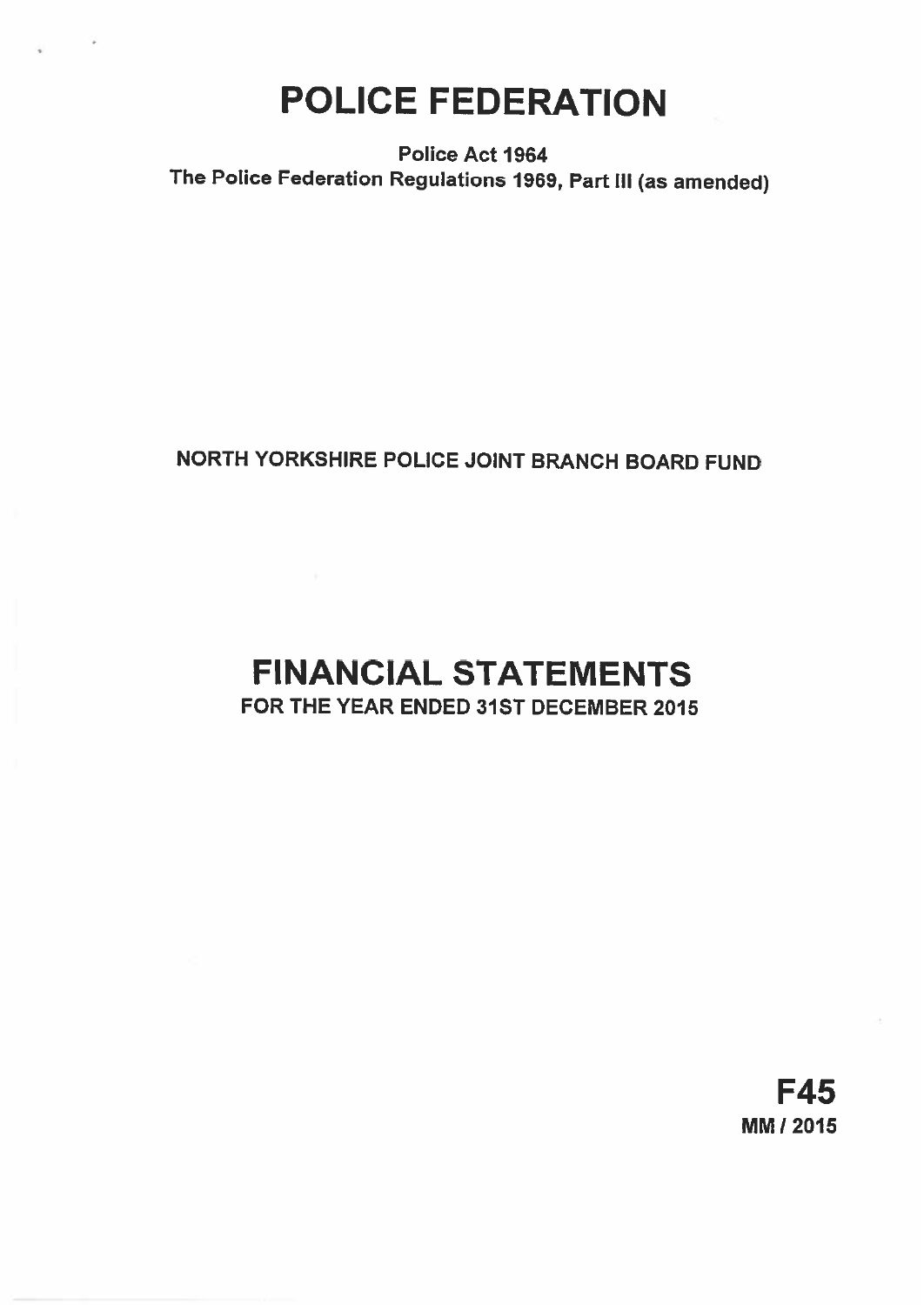# NORTH YORKSHIRE POLICE JOINT BRANCH BOARD FUND

# YEAR ENDED 31ST DECEMBER 2015

| <b>CHAIRMAN</b>  | <b>Mike Stubbs</b><br><b>Police Federation Office</b><br><b>Police Station</b><br>Knaresborough<br>HG5 BAR                                                                                                                                                                                                                      |
|------------------|---------------------------------------------------------------------------------------------------------------------------------------------------------------------------------------------------------------------------------------------------------------------------------------------------------------------------------|
| <b>SECRETARY</b> | David Horn<br><b>Police Federation Office</b><br><b>Police Station</b><br>Knaresborough<br><b>HG5 8AR</b>                                                                                                                                                                                                                       |
| <b>TREASURER</b> | Will Eastwood<br><b>Police Federation Office</b><br><b>Police Station</b><br>Knaresborough<br>HG5 8AR                                                                                                                                                                                                                           |
| <b>AUDITORS</b>  | <b>Thompsons</b><br><b>Chartered Accountants &amp; Registered Auditors</b><br>19 East Parade<br>Harrogate<br><b>HG1 5LF</b>                                                                                                                                                                                                     |
| <b>TRUSTEES</b>  | <b>Bryan Townsend</b><br><b>Selby Police Station</b><br><b>Portholme Road</b><br><b>Selby Police Station</b><br><b>YO8 4QQ</b><br>Jerry Perrin<br>Northallerton Police Station<br>72 High Street<br>Northallerton<br><b>DL7 8ES</b><br><b>Rob Thorpe</b><br>North Yorkshire Police HQ<br>Newby Wiske<br>Northallerton<br>DL79HA |

 $\sim$   $\sim$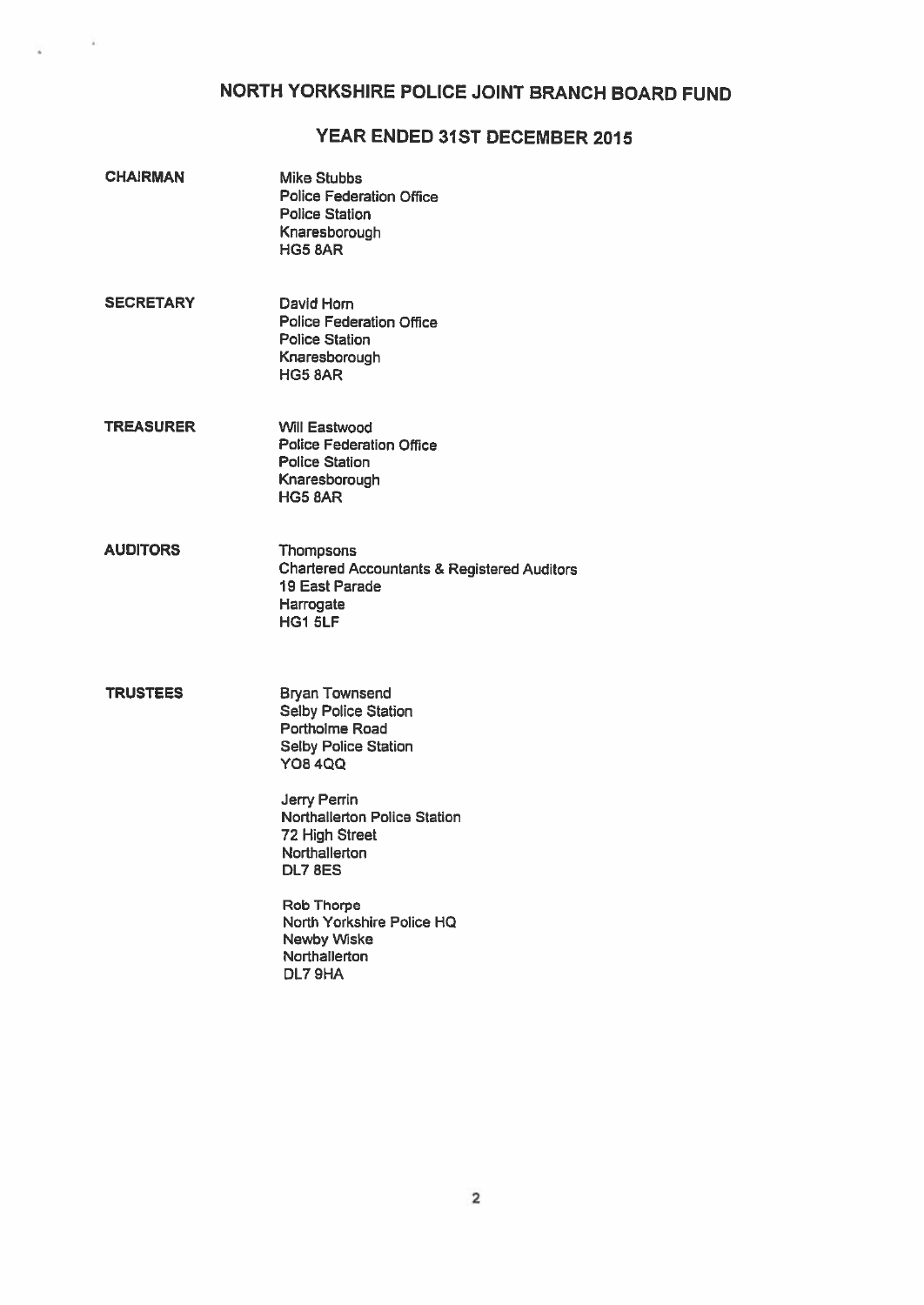# INDEPENDENT AUDITOR'S REPORT TO THE MEMBERS OF NORTH YORKSHIRE POLICE JOINT BRANCH BOARD FUND

We have audited the financial statements of the North Yorkshire Police Joint Branch Board Fund for the year ended 31st December 2015, which comprise the Income and Expenditure Account, the Balance Sheet, and the related notes. The financial statements have been prepared under the requirements of the Police Federation Regulations and Fund Rules.

This report is made solely to the Fund's members, as a body. Our audit work has been undertaken so that we might state to the Fund's members those matters we are required to state to them in an auditor's repor<sup>t</sup> and for no other purpose. To the fullest extant permitted by law, we do not accep<sup>t</sup> or assume responsibility to anyone other than the Fund and the Fund's members as <sup>a</sup> body, for our audit work, for this report, or for the opinions we have formed.

#### Respective responsibilities of the managemen<sup>t</sup> committee and auditors

As explained more fully in the Statement of Management Committee's Responsibilities set out in the notes to the financial statements the managemen<sup>t</sup> committee are responsible for the preparation of the financial statements and for being satisfied that they fairly reflect the state of the Fund's affairs as at 31st December <sup>2015</sup> and of its results for the year then ended.

Our responsibility is to audit and express an opinion on the financial statements in accordance with applicable law and International Standards on Auditing (UK and Ireland). Those standards require us to comply with the Auditing Practices Board's Ethical Standards for Auditors.

#### Scope of the audit of the financial statements

An audit involves obtaining evidence about the amounts and disclosures in the financial statements sufficient to <sup>g</sup>ive reasonable assurance that the financial statements are free from material misstatement, whether caused by fraud or error. This includes an assessment of: whether the accounting policies are appropriate to the Fund's circumstances and have been consistently applied and adequately disclosed; the reasonableness of significant accounting estimates made by the managemen<sup>t</sup> committee; and the overall presentation of the financial statements.

#### Opinion on financial statements

in our opinion the financial statements:

- fairly reflect the state of the Fund's affairs as at 31st December <sup>2015</sup> and of its results for the year then ended;
- have been properly prepare<sup>d</sup> in accordance with the measurement principles of United Kingdom Generally Accepted Accounting Practice; and
- have been prepare<sup>d</sup> in accordance with the Police Federation Regulations and Fund Rules.

#### Other Matters

The financial statements for the year ended 31st December <sup>2015</sup> includes all funds raised for the purpose of the Joint Branch Board Fund in accordance with Regulation 2 Police Federation (Amendment) Regulations 2015.

Aftholysu. Signed:  $\mathbb{R}$ 

Branch Auditors Thompsons Chartered Accountants & Registered Auditors 19 East Parade  $\blacksquare$  Harrogate  $\blacksquare$ HG1 5LF

Dated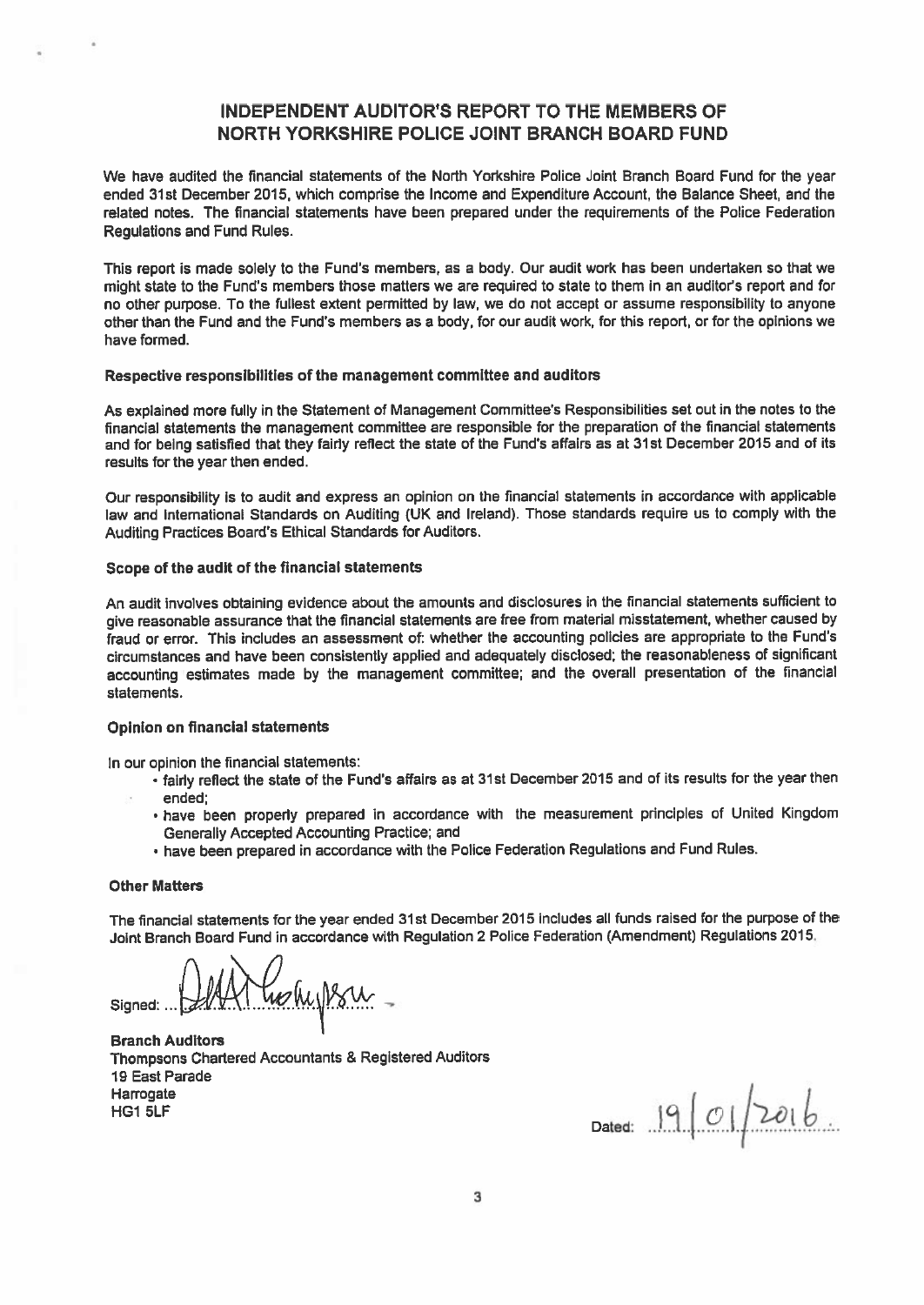# NORTH YORKSHIRE POLICE JOINT BRANCH BOARD FUND

# INCOME AND EXPENDITURE ACCOUNT FOR THE YEAR ENDED 31ST DECEMBER 2015

| <b>INCOME</b>                           | 2015                     | 2014        |
|-----------------------------------------|--------------------------|-------------|
| <b>Weekly Subscriptions</b>             |                          |             |
| <b>Constables</b>                       | 251,688                  | 255,116     |
| Sergeants                               | 59,388                   | 61,740      |
| Inspectors                              | 23,306                   | 24,644      |
|                                         |                          |             |
|                                         | 334,382                  | 341,500     |
| Less: Payable to Central (70%)          |                          |             |
| <b>Constables</b>                       | 176,181                  | 178,580     |
| Sergeants                               | 41,572                   | 43,218      |
| Inspectors                              | 16,314                   | 17,251      |
|                                         | 234,067                  | 239,049     |
| <b>TOTAL INCOME</b>                     | 100,315                  | 102,451     |
|                                         |                          |             |
| Less: ADMINISTRATIVE EXPENSES (Note 1)  | 87,251                   | 98,432      |
| SURPLUS OF SUBSCRIPTION INCOME          | 13,064                   | 4,019       |
| <b>OVER EXPENDITURE</b>                 |                          |             |
| Add: Other Income                       |                          |             |
| <b>Annual Dinner</b>                    |                          | 2,370       |
| <b>Sundry Income</b>                    | 1,252                    | 991         |
| <b>Bank Interest Received</b>           | 92                       | 193         |
| <b>SURPLUS FOR THE YEAR</b>             |                          |             |
| <b>BEFORE GAINS / (LOSSES)</b>          | 14,408                   | 7,573       |
| Gains / (Losses)                        |                          |             |
|                                         |                          |             |
| <b>SURPLUS FOR THE YEAR</b>             | 14,408                   | 7,573       |
| ACCUMULATED FUND BROUGHT FORWARD        | 55,563                   | 47,990      |
| <b>ACCUMULATED FUND CARRIED FORWARD</b> | 69,971<br>$\overline{E}$ | Έ<br>55,563 |
|                                         |                          |             |

4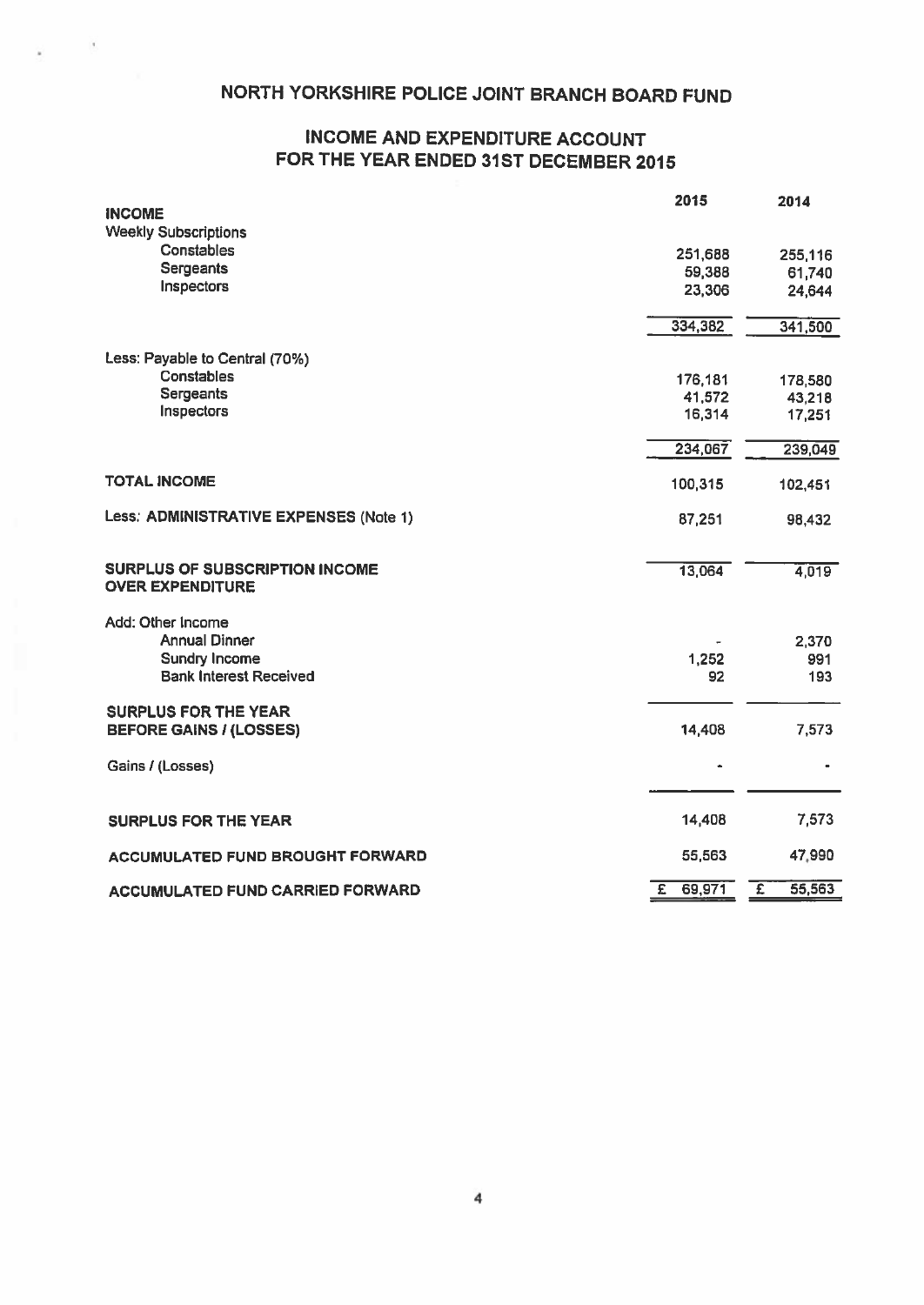# NORTH YORKSHIRE POLICE JOINT BRANCH BOARD FUND

# BALANCE SHEET AS AT 31ST DECEMBER 2015

|                                                          | Cost   | Accumulated<br>Depreciation/<br>Revaluation/<br>Impairment | 2015<br><b>Net Book</b><br>Value | 2014         |
|----------------------------------------------------------|--------|------------------------------------------------------------|----------------------------------|--------------|
| <b>FIXED ASSETS</b><br><b>Furniture and Fittings</b>     | 11,544 | 4,454                                                      | 7,090                            | 8,341        |
| Others - (Specify)<br><b>Computer Equipment</b>          | 5      |                                                            | 5                                | 5            |
|                                                          | 11,549 | 4,454                                                      | 7,095                            | 8,346        |
| <b>CURRENT ASSETS</b><br><b>Subscriptions Due</b>        |        |                                                            |                                  |              |
| Cash at Bank and in Hand                                 |        | 62,915                                                     |                                  | 13,574       |
| <b>Others: Debtors</b>                                   |        | 8,910                                                      |                                  | 15,306       |
| <b>Investments</b>                                       |        | 20,484                                                     |                                  | 20,484       |
|                                                          |        | 92,309                                                     |                                  | 49,364       |
| Less:<br><b>CURRENT LIABILITIES</b>                      |        |                                                            |                                  |              |
| Contributions due to Central Committee (Note 4)          |        | 19,419                                                     |                                  |              |
| <b>Sundry Accrued Expenses</b><br><b>Corporation Tax</b> |        | 9,926<br>88                                                |                                  | 2,020<br>127 |
|                                                          |        | 29,433                                                     |                                  | 2,147        |
|                                                          |        |                                                            |                                  |              |
| <b>NET CURRENT ASSETS/(LIABILITIES)</b>                  |        |                                                            | 62,876                           | 47,217       |
| TOTAL ASSETS LESS CURRENT LIABILITIES                    |        |                                                            | 69,971                           | 55,563       |
| CREDITORS: amounts falling due after more than one year  |        |                                                            |                                  |              |
| <b>NET ASSETS</b>                                        |        |                                                            | 69,971<br>£.                     | 55,563<br>£  |
| <b>REPRESENTED BY</b><br><b>Accumulated Fund</b>         |        |                                                            | 69,971                           | 55,563       |
|                                                          |        |                                                            |                                  |              |
|                                                          |        |                                                            | £<br>69,971                      | Έ<br>55,563  |

We certify that we have fully complied with the Regulation <sup>2</sup> Police Federation (Amendment) Regulations <sup>2015</sup> and disclosed in the F45 all funds of which we are <sup>a</sup> beneficiary. We understand that failure to comply with this Regulation could be deemed a criminal and/or Police Disciplinary matter.

|                         | M. Stubbs - Chairman    |
|-------------------------|-------------------------|
|                         |                         |
| Signed                  | W. Eastwood - Treasurer |
| Date accounts approved: |                         |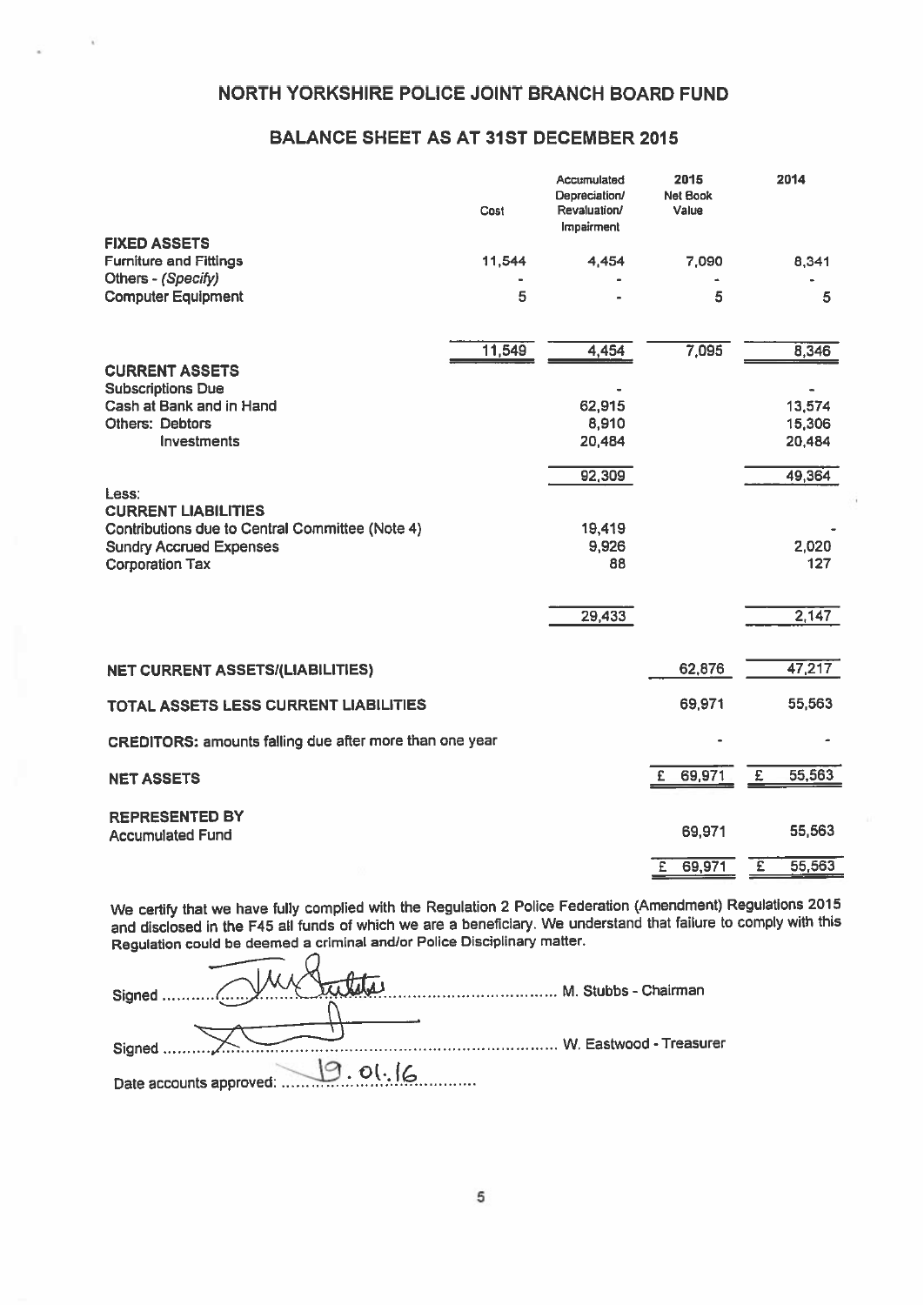# NORTH YORKSHIRE POLICE JOINT BRANCH BOARD FUND NOTES ON AND FORMING PART OF THE ACCOUNTS FOR THE YEAR ENDED 31ST DECEMBER 2015

|    |                                                  | 2015        | 2014        |
|----|--------------------------------------------------|-------------|-------------|
| 1. | <b>ADMINISTRATIVE EXPENSES</b>                   |             |             |
|    | <b>Annual Conference</b>                         | 4,867       | 2,553       |
|    | Annual Conference - Travelling                   | 2,284       | 1,693       |
|    | <b>Audit and Accountancy Charges</b>             | 2,691       | 2,475       |
|    | Bank Charges + Interest                          | 160         | 315         |
|    | <b>Computer Consumables</b>                      | 10,539      | 12,381      |
|    | Office Alarm + General Maintenance               | 257         | 794         |
|    | <b>Corporation Tax</b>                           |             | 39          |
|    | <b>Depreciation of Fixed Assets</b>              | 1,251       | 1,472       |
|    | <b>Joe Ellis Trust</b>                           |             | 100         |
|    | <b>Charity Dinner Tickets</b>                    | 300         | 160         |
|    | <b>Charity Dinner - Care of Police Survivors</b> |             | 2,370       |
|    | NYPF Public Choice Awards - Courage              | 1,000       |             |
|    | <b>Retirement Function - M Botham</b>            |             | 850         |
|    | Honoraria                                        | 5,936       | 4,620       |
|    | Insurance                                        | 1,894       | 1,884       |
|    | <b>Meeting Expenses</b>                          | 788         | 964         |
|    | <b>Official Publications</b>                     | 5,324       | 5,295       |
|    | Postage, Printing and Stationery                 | 4,355       | 5,564       |
|    | <b>Sundry Expenses</b>                           | 768         | 362         |
|    | <b>Telephone Charges</b>                         | 4,156       | 4,013       |
|    | <b>Travelling and Subsistence</b>                | 30,242      | 34,856      |
|    | Benefit, NIC/PAYE                                | 1,562       | 2,052       |
|    | Presentation                                     |             | 3,369       |
|    | Training                                         | 4,859       | 5,921       |
|    | <b>Professional Fees</b>                         | 4,018       | 4,330       |
|    | TOTAL AS PER INCOME AND EXPENDITURE ACCOUNT      | 87,251<br>£ | E<br>98,432 |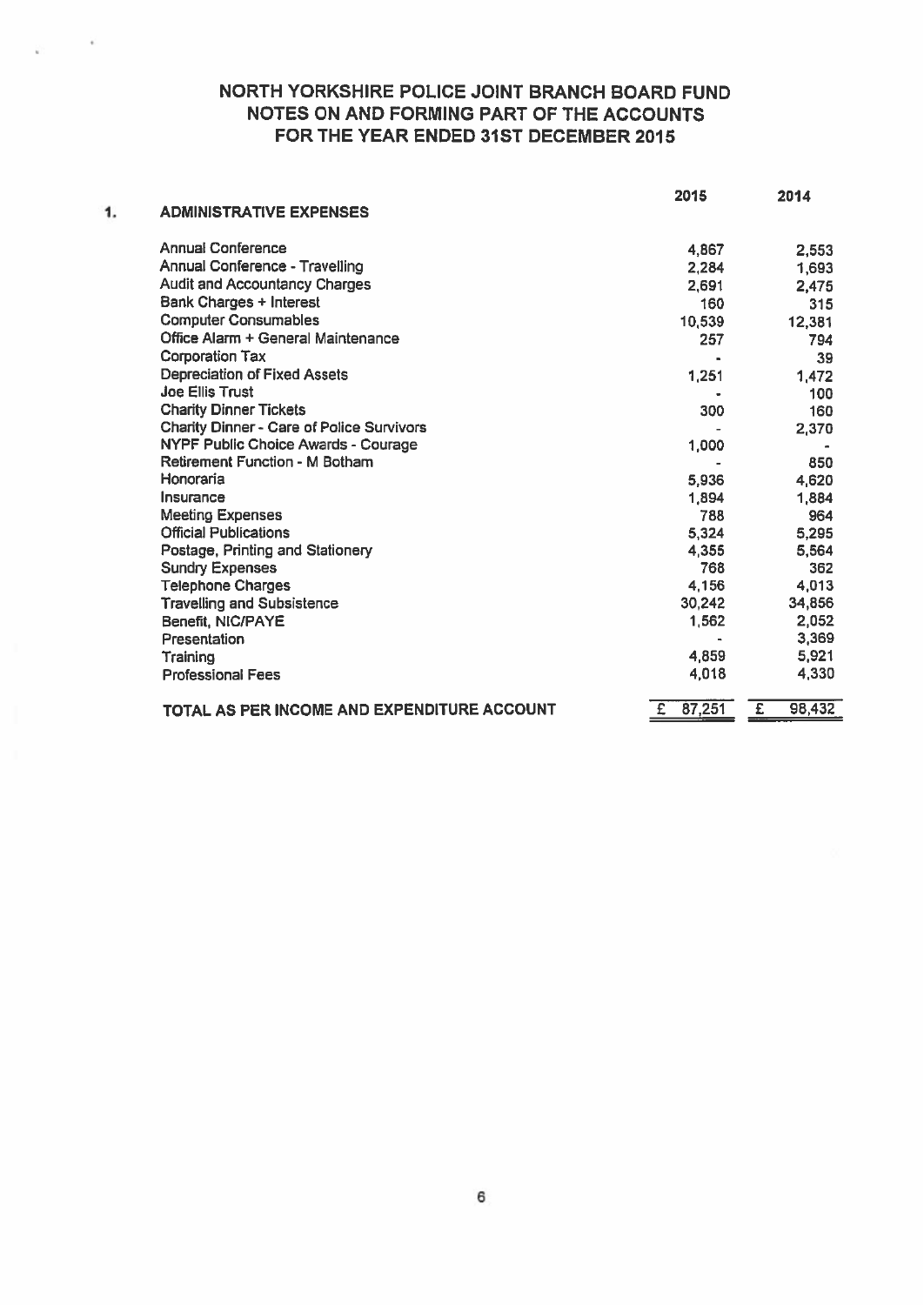# NORTH YORKSHIRE POLICE JOINT BRANCH BOARD FUND NOTES TO THE FINANCIAL STATEMENTS FOR THE YEAR ENDED 31ST DECEMBER 2015

#### 2. ACCOUNTING POLICIES

#### A. Accounting Convention

The financial statements have been prepared under the historic cost convention.

#### B. Income

Income is primarily derived from subscriptions collected from the Funds members. Other income sources may include rental/investment income and income generated from providing member services.

#### C. Expenditure

Expenditure is shown inclusive of Value Added Tax.

#### D. Depreciation

Depreciation has been calculated at rates required to write off the relevant assets over their anticipated lives.

The applicable annual rates are:

Furniture and Fittings **Exercise 20** Termiture and Fittings **Exercise 20** Termiture and Fittings Mechanical and Electronic Equipment — 25% reducing balance basis Computer Equipment **Example 25%** straight line basis

#### E. Taxation

Provision is made for Corporation Tax in respec<sup>t</sup> of the Fund's liability to taxation on investment income, capital gains and income derived from third party transactions.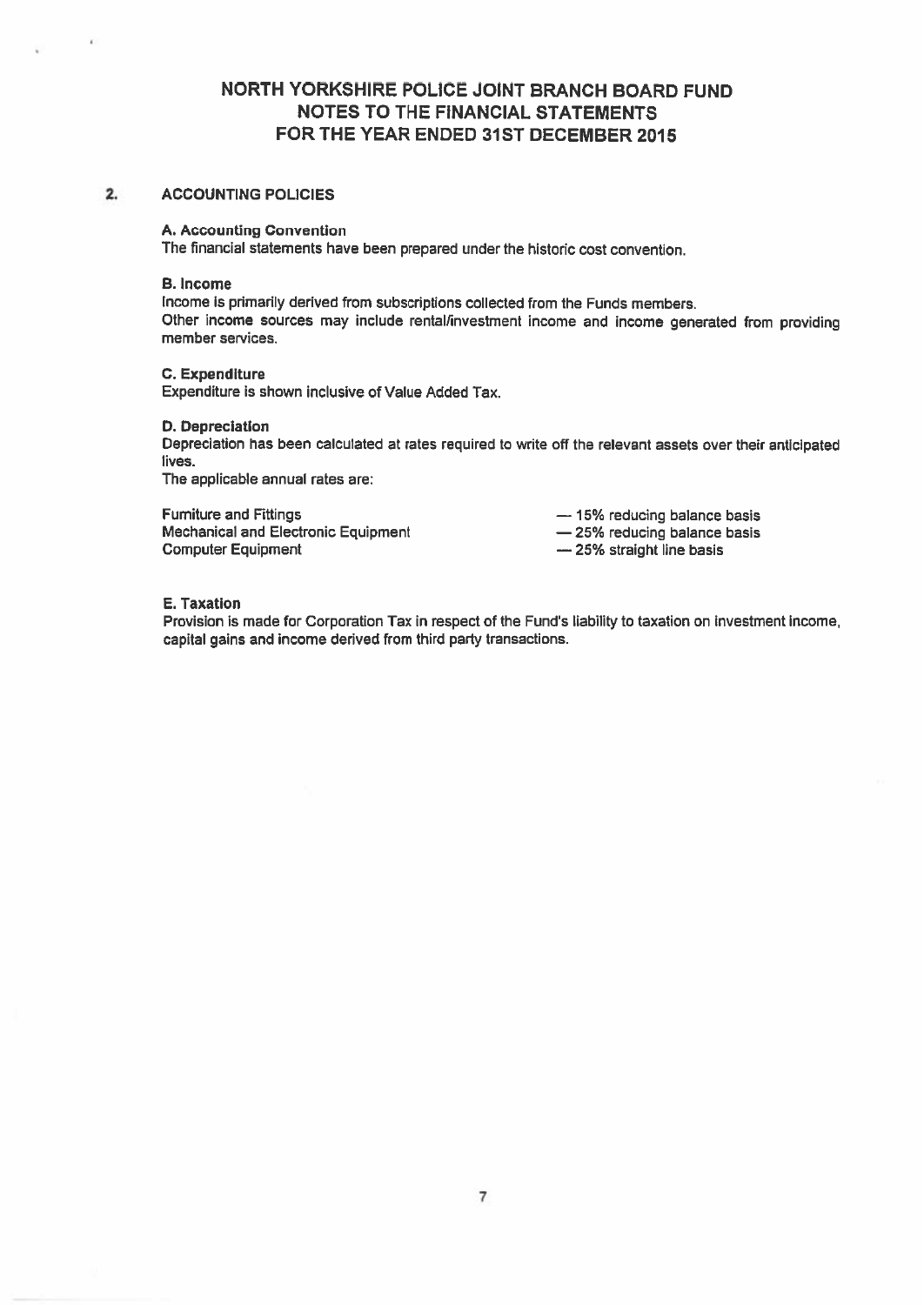# NORTH YORKSHIRE POLICE JOINT BRANCH BOARD FUND NOTES TO THE FINANCIAL STATEMENTS FOR THE YEAR ENDED 31ST DECEMBER 2015

# 3. STATEMENT OF MANAGEMENT COMMITTEE'S RESPONSIBILITIES

Regulation 18(2) of The Police Federation Regulations (as amended) requires the Committee, in relation to Federation funds held by it, to keep accounts showing all monies received or paid out and to cause the financial statements for each year to be audited by an independent auditor. In causing the financial statements to be prepared, the Committee is required to:

- Select suitable accounting policies and apply them consistently.
- Make judgements and estimates that are reasonable and prudent.
- Ensure that the financial statements are prepared on the going concern basis unless it is appropriate to presume otherwise.

The Committee is responsible for keeping adequate accounting records and also is responsible for safeguarding the assets of the Fund and hence for taking reasonable steps for the prevention and detection of fraud and other irregularities.

#### 4a. CONTRIBUTIONS DUE TO CENTRAL COMMITTEES

|                  | 2015        | 2014                     |
|------------------|-------------|--------------------------|
| Constables       | 14,615      | $\sim$                   |
| <b>Sergeants</b> | 3,429       | $\overline{\phantom{a}}$ |
| Inspectors       | 1,375       | $\bullet$                |
|                  | 19,419<br>r | $\rightarrow$<br>______  |

### 5, CONTRIBUTING AND NON CONTRIBUTING MEMBERS AT 31ST DECEMBER 2015

|                  | No. of Contributing |       | No. of Non Contributing |      | Others*   |      |
|------------------|---------------------|-------|-------------------------|------|-----------|------|
|                  | <b>Members</b>      |       | <b>Members</b>          |      |           |      |
|                  | 2015                | 2014  | 2015                    | 2014 | 2015      | 2014 |
| Cadets           |                     |       |                         |      |           |      |
| Constables       | 1,003               | 1.046 | 21                      | 17   | 9         |      |
| Sergeants        | 227                 | 233   |                         | з    |           |      |
| Inspectors/Chief | 91                  | 98    |                         | 2    | $\bullet$ |      |
|                  | 1.321               | 1.377 | 24                      | 22   |           |      |

\* This column refers to those members who are non contributors by virtue of receiving no pay, being on unpaid maternity leave or serving officers on career breaks. (JBB Circular 53/96 refers)

### 6. INVESTMENTS

The fund holds investments in Unit Trusts which are quoted on the UK Stock Exchange. The investments are stated at cost in the accounts and their market value at the balance sheet date was £44822 (2014 £36711).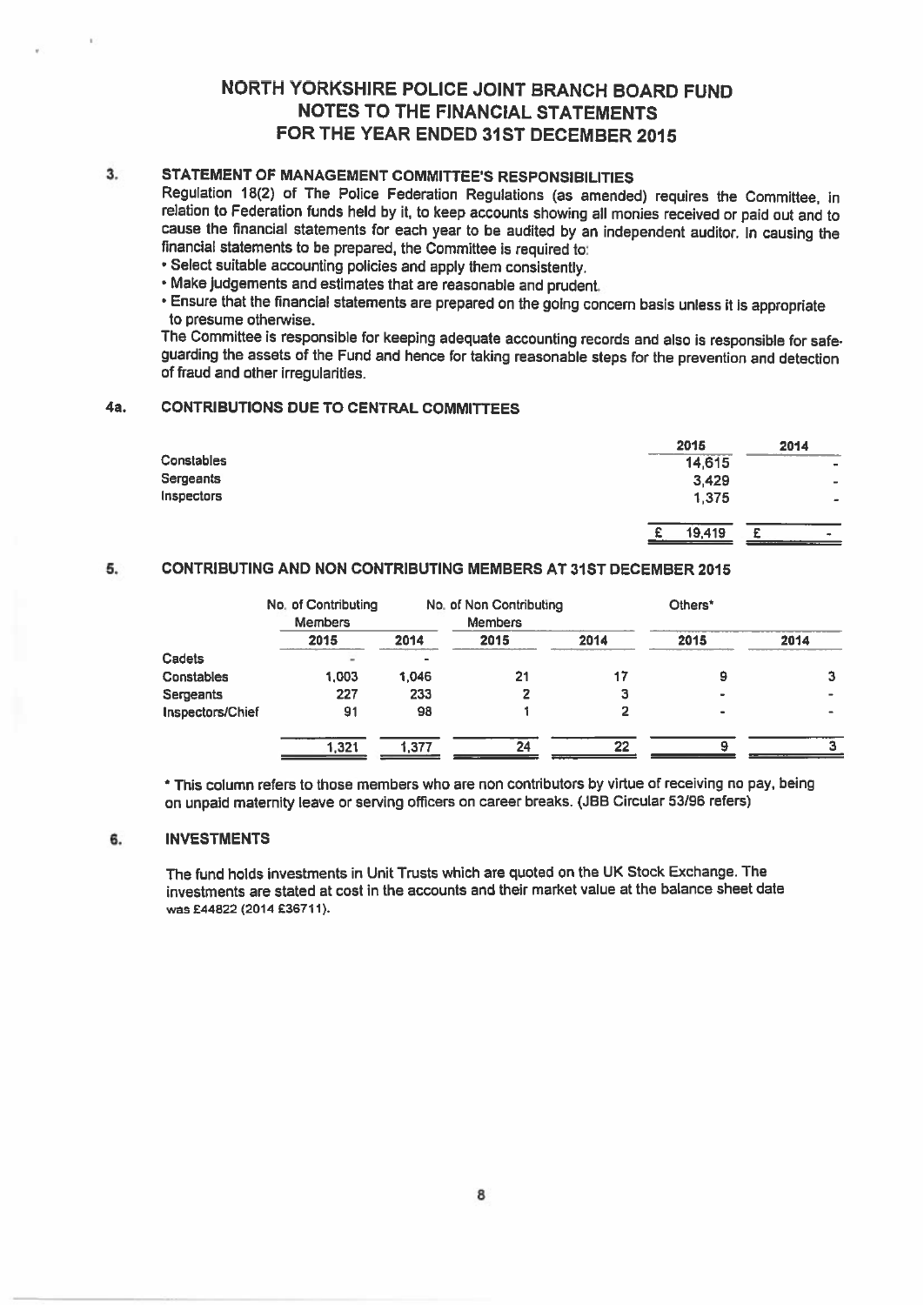$\sim$  $\frac{1}{4}$ 

Accounts

for the year ended 30th September <sup>2015</sup>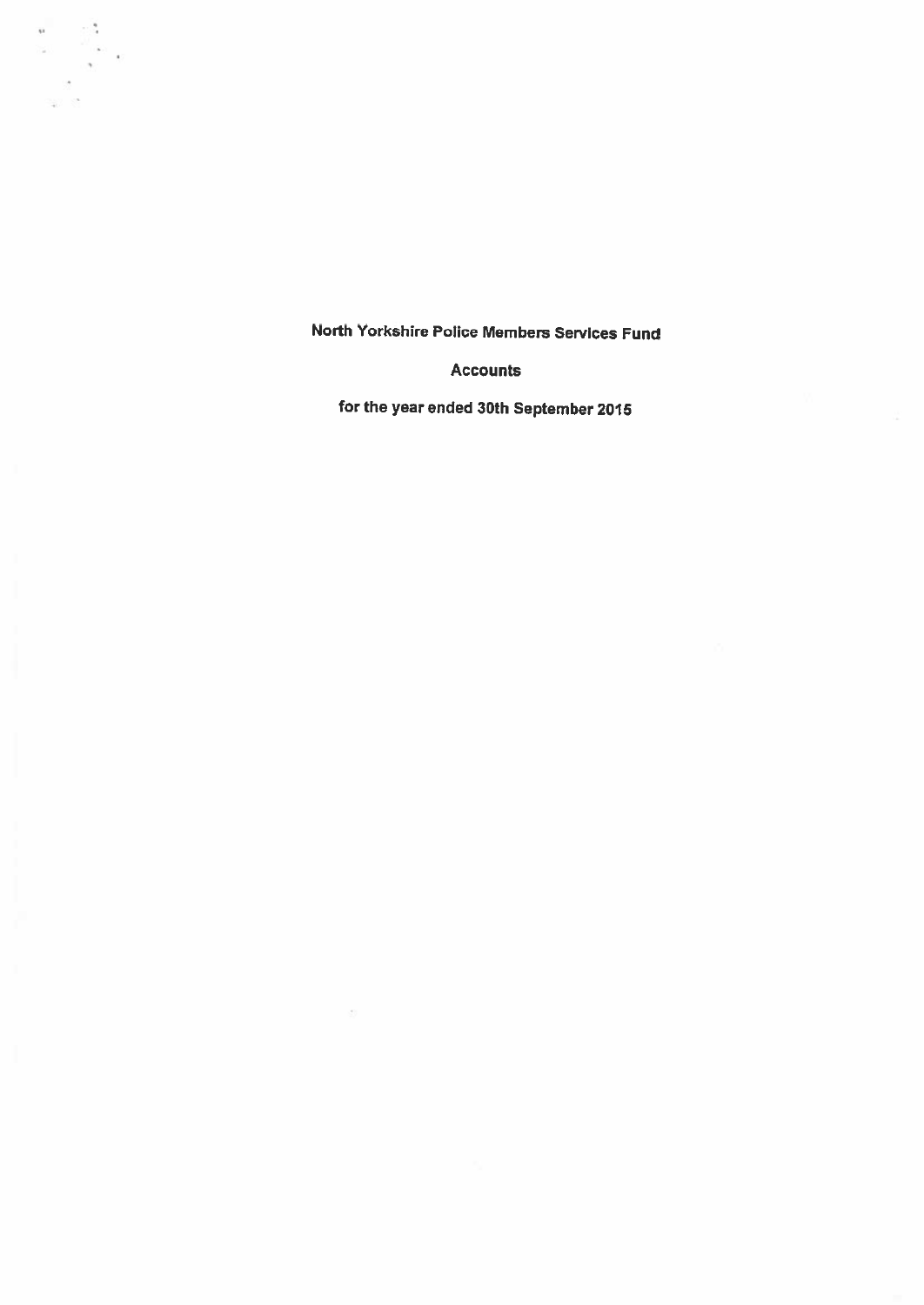# Contents of the accounts for the year ended <sup>30</sup> September <sup>2015</sup>

|                                | Page |
|--------------------------------|------|
| Report of the Auditors         |      |
| Income and Expenditure Account | 2    |
| <b>Balance Sheet</b>           | 3    |
| Notes to the Accounts          |      |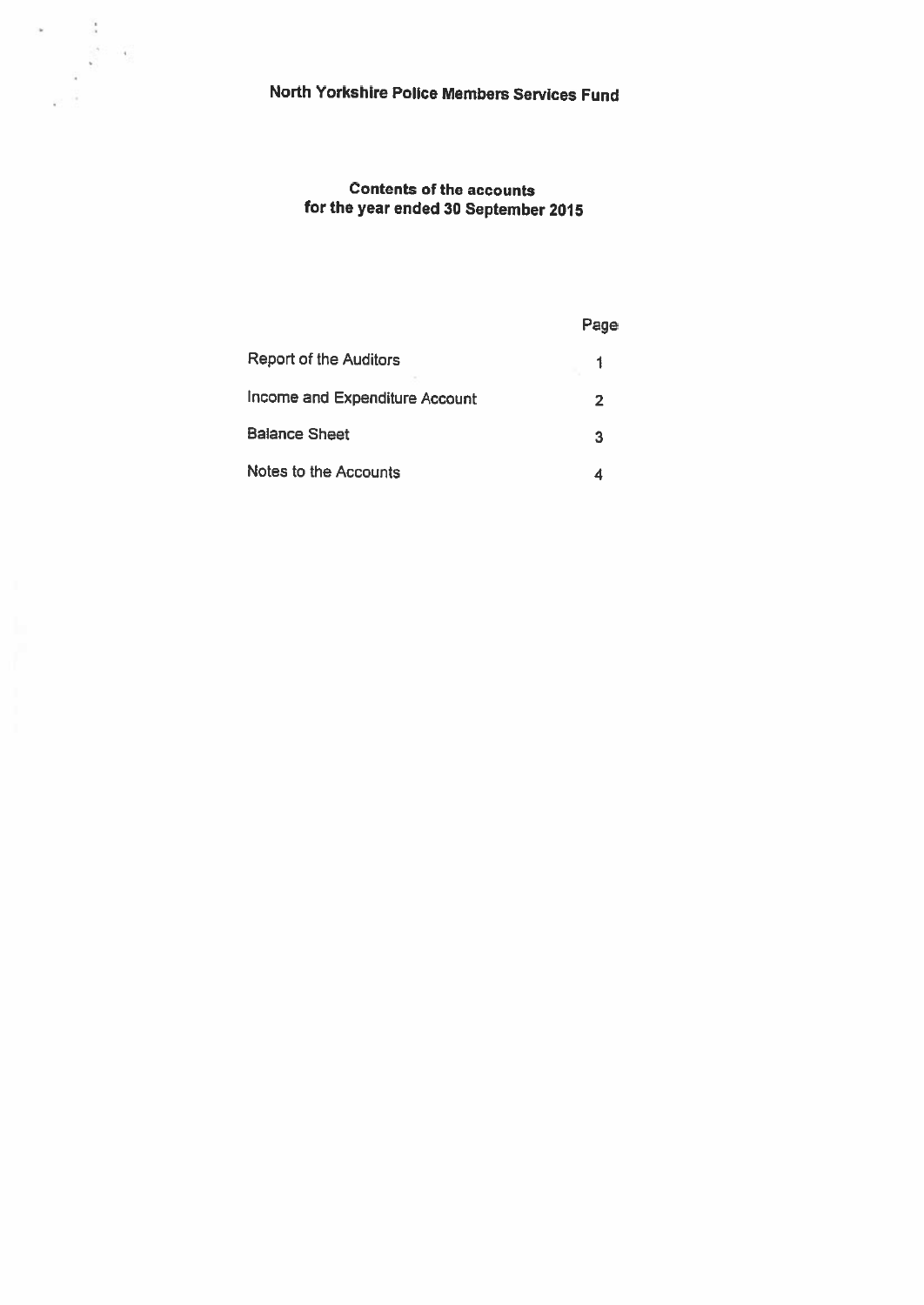### Report of the independent auditors to the members of North Yorkshire Police Members Services Fund

We have audited the financial statements of North Yorkshire Police Members Services Fund for the year<br>ended 30th September 2015 on pages two to five. These financial statements have been prepared in<br>accordance with general

Respective Responsibilities of the Management Committee and Auditors<br>The management committee are responsible for maintaining proper accounting records and the preparation of annual accounts in accordance with applicable law and United Kingdom Accounting Standards.

Our responsibility is to audit the financial statements in accordance with relevant legal and regulatory requirements and United Kingdom Auditing Standards.

We report to you our opinion as to whether the financial statements give a true and fair view, have been properly prepared, if proper accounting records have not been kept or if we have not received all the information and

#### Basis of audit opinion

We conducted our audit in accordance with United Kingdom Auditing Standards issued by the Auditing<br>Practices Board. An audit includes examination, on a test basis, of evidence relevant to the amounts and disclosures in the financial statements. it also includes an assessment of the significant estimates and judgements made by the management committee in the preparation of the financial statements, and of whether the accounting policies are appropriate to the funds circumstances, consistently applied and adequately disclosed.

We <sup>p</sup>lanned and performed our audit so as to obtain all the information and explanations which we considered necessary in order to provide us with sufficient evidence to <sup>g</sup>ive reasonable assurance that the the financial statements are free from material misstatement, whether caused by fraud or other irregularity or error. In forming our opinion we also evaluated the overall adequacy of the presentation of information in the financial statements.

### Opinion

In our opinion the accounts give <sup>a</sup> true and fair view of the state of the fund's affairs as at 30th September 2015 and of it's surplus for the year then ended and have been properly prepared in accordance with generally accepted accounting principles.

Thompsons Regulars

Registered Auditors Chartered Accountants 19 East Parade **Harrogate** 

North Yorkshire<br>HG1 5LF Dated: 11 12 2015.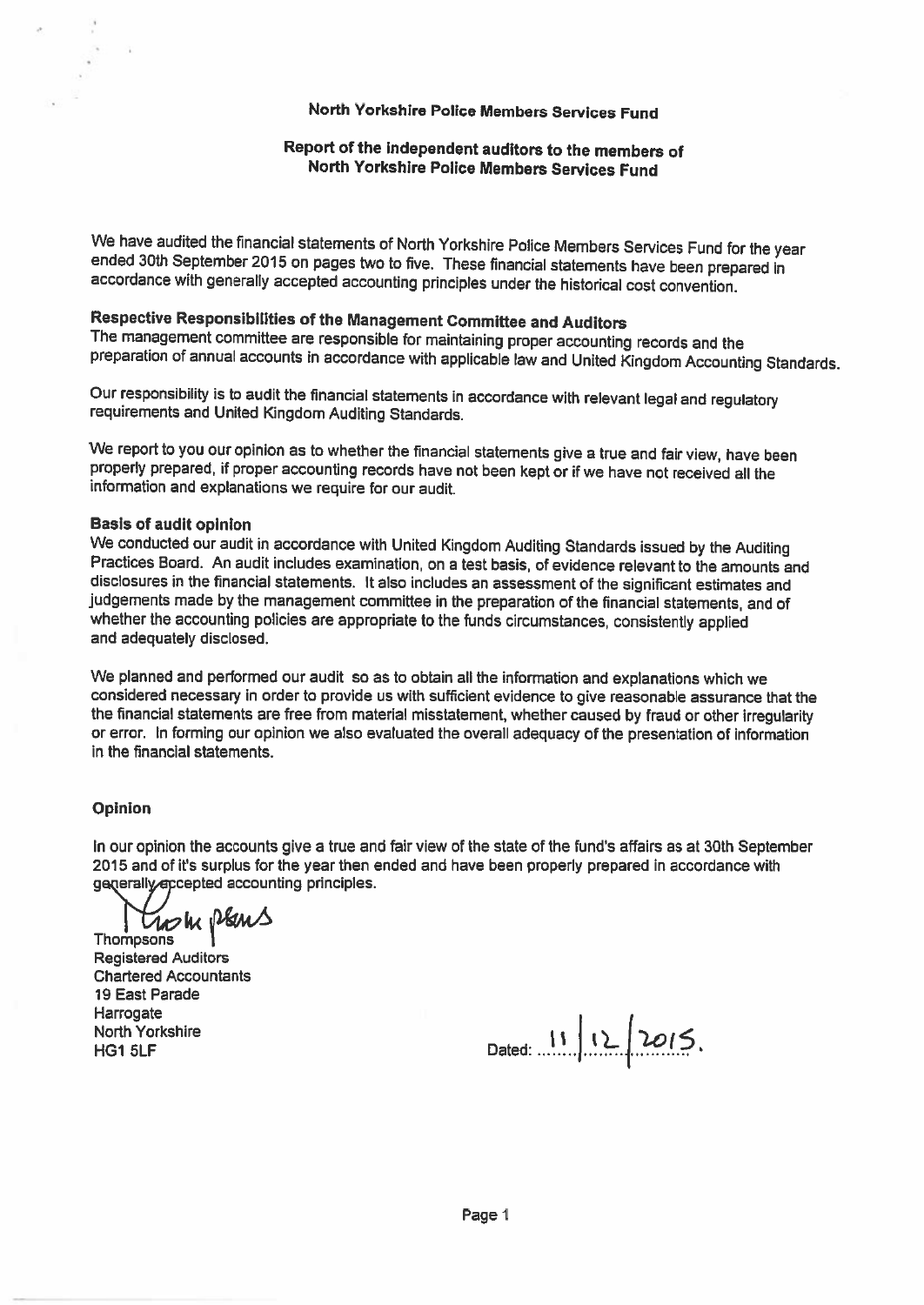$\frac{1}{2}$  .  $\frac{1}{2}$ 

### Income and Expenditure Account for the year ended <sup>30</sup> September <sup>2015</sup>

|                                                                            | 30.09.2015         |                                 |                    | 30.09.14                      |  |
|----------------------------------------------------------------------------|--------------------|---------------------------------|--------------------|-------------------------------|--|
|                                                                            | £                  | £                               | £                  | £                             |  |
| <b>INCOME</b>                                                              |                    |                                 |                    |                               |  |
| Members contributions:<br>Group Insurance Scheme<br><b>Private Medical</b> |                    | 712,544<br>507,112<br>1,219,656 |                    | 509,986<br>481,829<br>991,815 |  |
| LESS:                                                                      |                    |                                 |                    |                               |  |
| Premiums payable<br>Medical fees payable                                   | 630,161<br>428,278 |                                 | 428,717<br>536,068 |                               |  |
|                                                                            |                    | 1,058,439                       |                    | 964,785                       |  |
|                                                                            |                    | 161,217                         |                    | 27,030                        |  |
| <b>OTHER INCOME</b>                                                        |                    |                                 |                    |                               |  |
| Sundry income<br>Interest receivable                                       | 322<br>839         |                                 | 2,032<br>2,053     |                               |  |
|                                                                            |                    | 1,161                           |                    | 4,085                         |  |
|                                                                            |                    | 162,378                         |                    | 31,115                        |  |
| <b>LESS: ADMINISTRATIVE EXPENSES (note 2)</b>                              |                    | 102,780                         |                    | 93,665                        |  |
| <b>NET SURPLUS/(DEFICIT) FOR YEAR</b>                                      |                    | 59,598                          |                    | (62, 550)                     |  |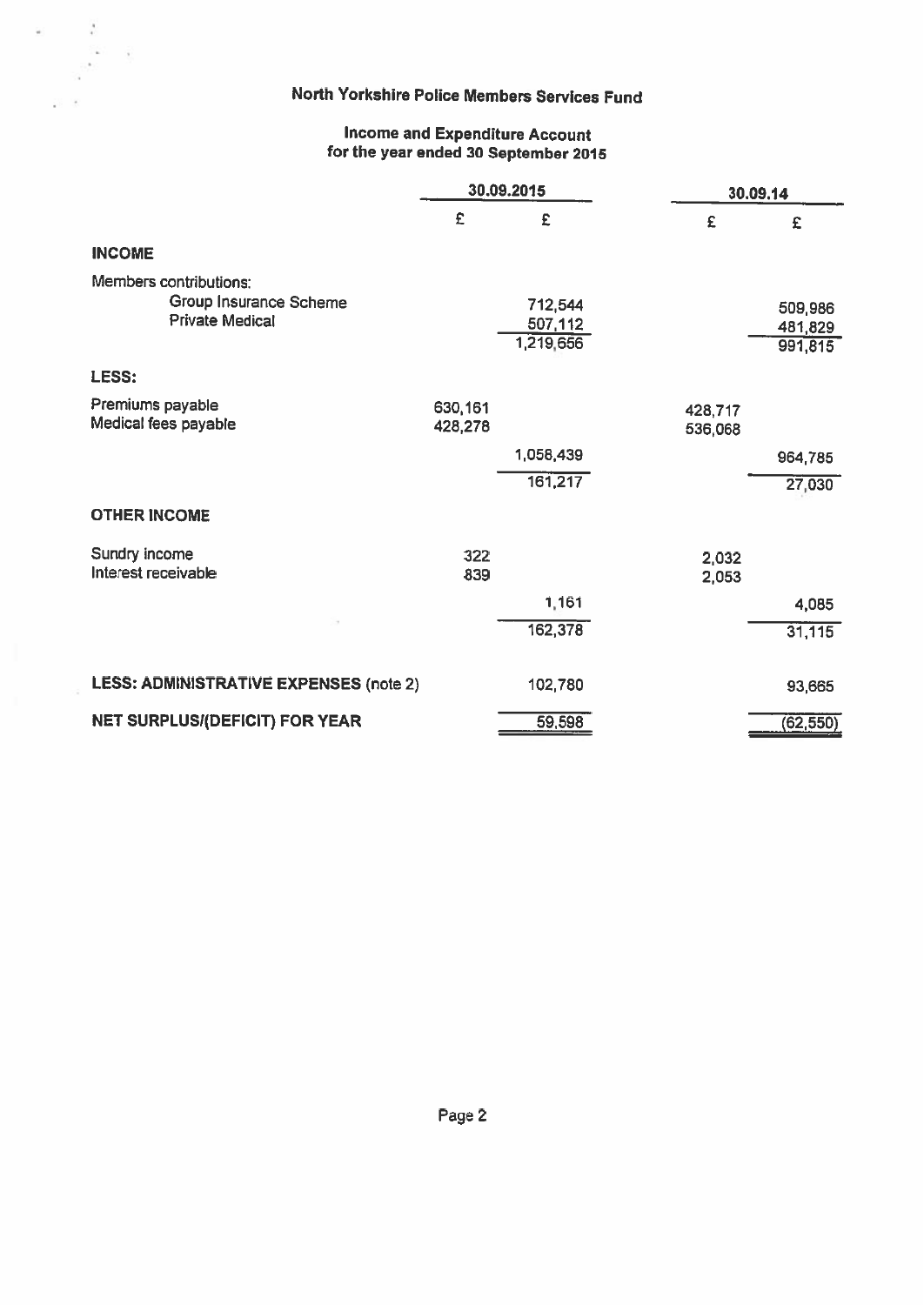### Balance Sheet as at 30 September 2015

|                                         |              | 30.09.2015 |         | 30.09.14 |           |
|-----------------------------------------|--------------|------------|---------|----------|-----------|
|                                         |              | £          | £       | £        | £         |
|                                         | <b>Notes</b> |            |         |          |           |
| <b>FIXED ASSETS</b>                     | 3            |            | 3,576   |          | 5,068     |
| <b>LISTED INVESTMENTS</b>               |              |            | 500,000 |          | 500,000   |
| <b>CURRENT ASSETS</b><br><b>Debtors</b> |              |            |         |          |           |
| Cash at bank and at hand                |              | 361,688    |         | 295,085  |           |
| <b>CREDITORS: Amounts falling</b>       |              | 361,688    |         | 295,085  |           |
| due within one year                     |              | 131,204    |         | 125,691  |           |
| <b>NET CURRENT ASSETS</b>               |              |            | 230,484 |          | 169,394   |
| <b>NET ASSETS</b>                       |              |            | 734,060 |          | 674,462   |
|                                         |              |            |         |          |           |
| <b>Represented by:-</b>                 |              |            |         |          |           |
| <b>ACCUMULATED FUND</b>                 |              |            |         |          |           |
| <b>Brought forward</b>                  |              |            | 674,462 |          | 737,012   |
| Net surplus/(deficit) for the year      |              |            | 59,598  |          | (62, 550) |
|                                         |              |            | 734,060 |          | 674,462   |

Approved by the Trustees. Signed. In the Chairman

 $Dated$   $1112.15$ 

 $\frac{1}{2}$ 

 $\mathcal{N}$ 

Page 3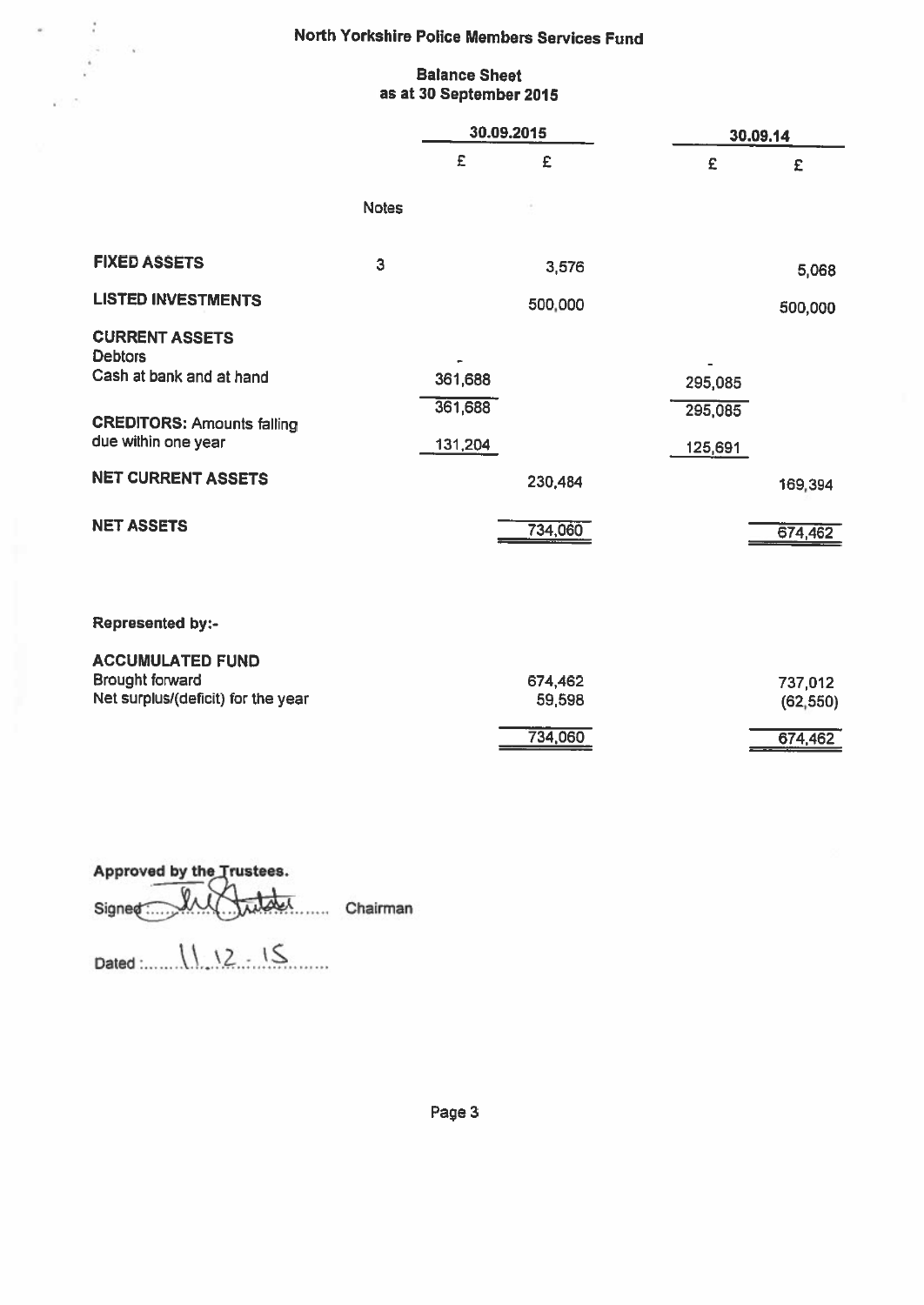### Notes to the Financial Statements for the year ended 30 September 2015

#### $1.$ ACCOUNTING POLICIES

o.

#### Accounting convention

The financial statements have been prepared under the historical cost convention and in accordance with generally accepted accounting principles.

#### Tangible fixed assets

Depreciation is provided at the following annual rates in order to write off each asset over its estimated useful life.

> Computer equipment 25% on cost & Office equipment

#### Taxation

The fund is liable to corporation tax on its investment income.

#### **Expenditure**

Expenditure is shown inclusive of Value Added Tax.

#### 2. ADMINISTRATIVE EXPENSES

|                                         | 30.09.2015 | 30.09.2014     |
|-----------------------------------------|------------|----------------|
| <b>Salaries</b>                         | 36,857     | 34,659         |
| <b>Staff pensions</b>                   | 3,540      | 3,452          |
| Telephone and postage                   | 2,572      | 2,062          |
| Computer software, licences and support | 5,724      | 8,064          |
| Office insurance + Corporation Tax      | 168        | 411            |
| Sundry expenses                         | 233        | 204            |
| Accountancy and audit fees              | 3,154      | 2,444          |
| <b>Professional Fees</b>                | 46,582     | 39,369         |
| <b>Legal Fees</b>                       | $\bullet$  | $\blacksquare$ |
| Depreciation                            | 3,950      | 3,000          |
|                                         | 102,780    | 93,665         |
|                                         |            |                |